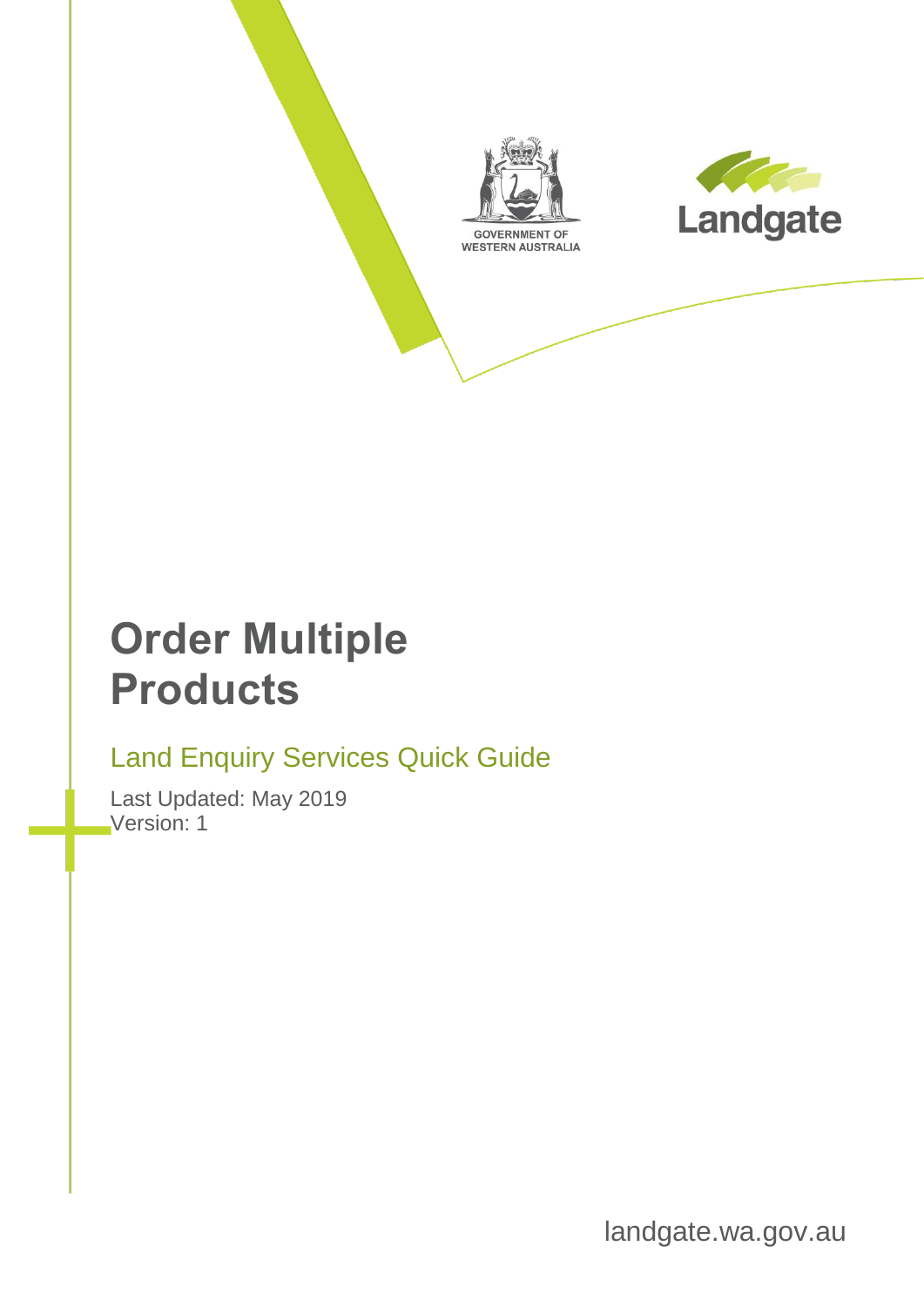# **Order Multiple Products**

Land Enquiry Services provides you with several ways to obtain products about a property. If you know the Certificate of Title number (i.e. volume and folio) or the document number, you can use the 'Order Multiple Products' screen to select products quickly without the need to search and view the property details.

Add all products you have selected to the shopping cart, pay with your credit card or MyLandgate account, and receive PDF copies via email within 30 minutes of successful submission.

#### **Open the Order Multiple Products screen**

Open Land Enquiry Services and select 'Products', then select 'Order Multiple Products'.



This will open the Order Multiple Products screen.

| Certificate of Title                 | <b>Enter Certificate of Title Numbers</b> | Sketch Customer Reference |  |
|--------------------------------------|-------------------------------------------|---------------------------|--|
| Plan or Strata Plan                  |                                           |                           |  |
| <b>Property Interest Report</b>      | e.g. 1912/250, LR3102/153                 |                           |  |
| <b>Check Search</b>                  |                                           |                           |  |
| Document                             |                                           |                           |  |
| Power of Attorney Document           |                                           |                           |  |
| <b>Year Document</b>                 |                                           |                           |  |
| <b>Field Record</b>                  |                                           |                           |  |
| <b>Memorial Book</b>                 |                                           |                           |  |
| <b>Title Watch</b>                   |                                           |                           |  |
| <b>Enter Products to Add to Cart</b> |                                           |                           |  |
|                                      |                                           |                           |  |
| <b>View Cart</b>                     |                                           |                           |  |

landgate.wa.gov.au Page 1 of 5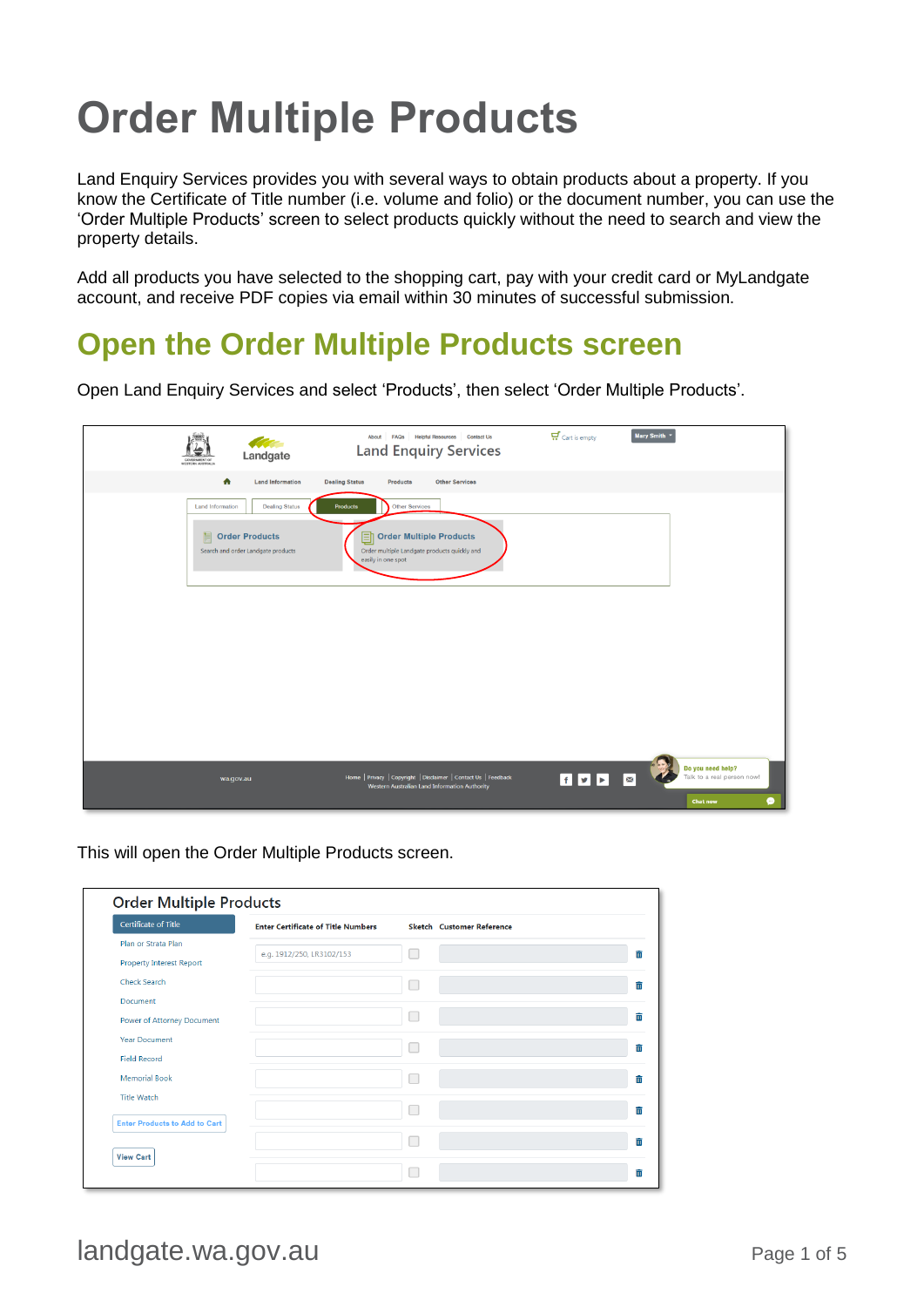## **Ordering Products**

Select the product from the left-hand side, and enter the details required on the right. You can also add your own reference details in the far-right column. This screen allows you to type in many entries for each product. For example, if you want to order three certificates of titles, you can type in the volume and folio numbers for all three.

| <b>Order Multiple Products</b>    |                                           |   |                                  |  |  |  |
|-----------------------------------|-------------------------------------------|---|----------------------------------|--|--|--|
| 1<br><b>Certificate of Title</b>  | <b>Enter Certificate of Title Numbers</b> |   | <b>Sketch</b> Customer Reference |  |  |  |
| Plan or Strata Plan               |                                           |   |                                  |  |  |  |
| Property Interest Report          | 1234/567                                  | ⇂ | Client #222441                   |  |  |  |
| Check Search                      |                                           |   |                                  |  |  |  |
| Document                          |                                           |   |                                  |  |  |  |
| <b>POWER Of Attorney Document</b> |                                           |   |                                  |  |  |  |

The fields on the right will change depending on which product you selected from the left. As some products require different information to order be sure to complete all the necessary fields. For example, a Document product requires the unique alphanumeric document number; and a Check Search has an additional data field to complete.

| $\blacksquare$<br>Certificate of Title <sup>1</sup> | <b>Enter Certificate of Title Numbers</b> | Sketch Customer Reference |  |
|-----------------------------------------------------|-------------------------------------------|---------------------------|--|
| Plan or Strata Plan                                 | 1234/567                                  | ☑                         |  |
| Property Interest Report                            |                                           |                           |  |
| Check Search                                        | 1234/567                                  | ☑                         |  |
| <b>Document</b>                                     | Duplicate product.                        |                           |  |
| Power of Attorney Document                          | 1124/452                                  |                           |  |
| <b>Year Document</b>                                | (Cancelled)                               |                           |  |
| <b>Field Record</b>                                 |                                           |                           |  |

#### **Q** DID YOU KNOW?

Alerts appear under the products to bring your attention to the status of the product. This helps you to make an informed decision to proceed with the purchase or not.



As products are typed in, numbers will appear next to each product so that you can see (at a glance) how many products are waiting to be added to your shopping cart.

Once you have finished adding all the products into the Order Multiple Products screen, you can click the 'Add X Products to Cart' button at the bottom of the product list.

Please note it will take a moment to verify all products and check for any errors with the data that has been submitted.

Once resolved, all successful products will be added to the cart and any errors will be highlighted on the left of the screen, allowing you to investigate and correct before attempting to add it again.



#### landgate.wa.gov.au Page 2 of 5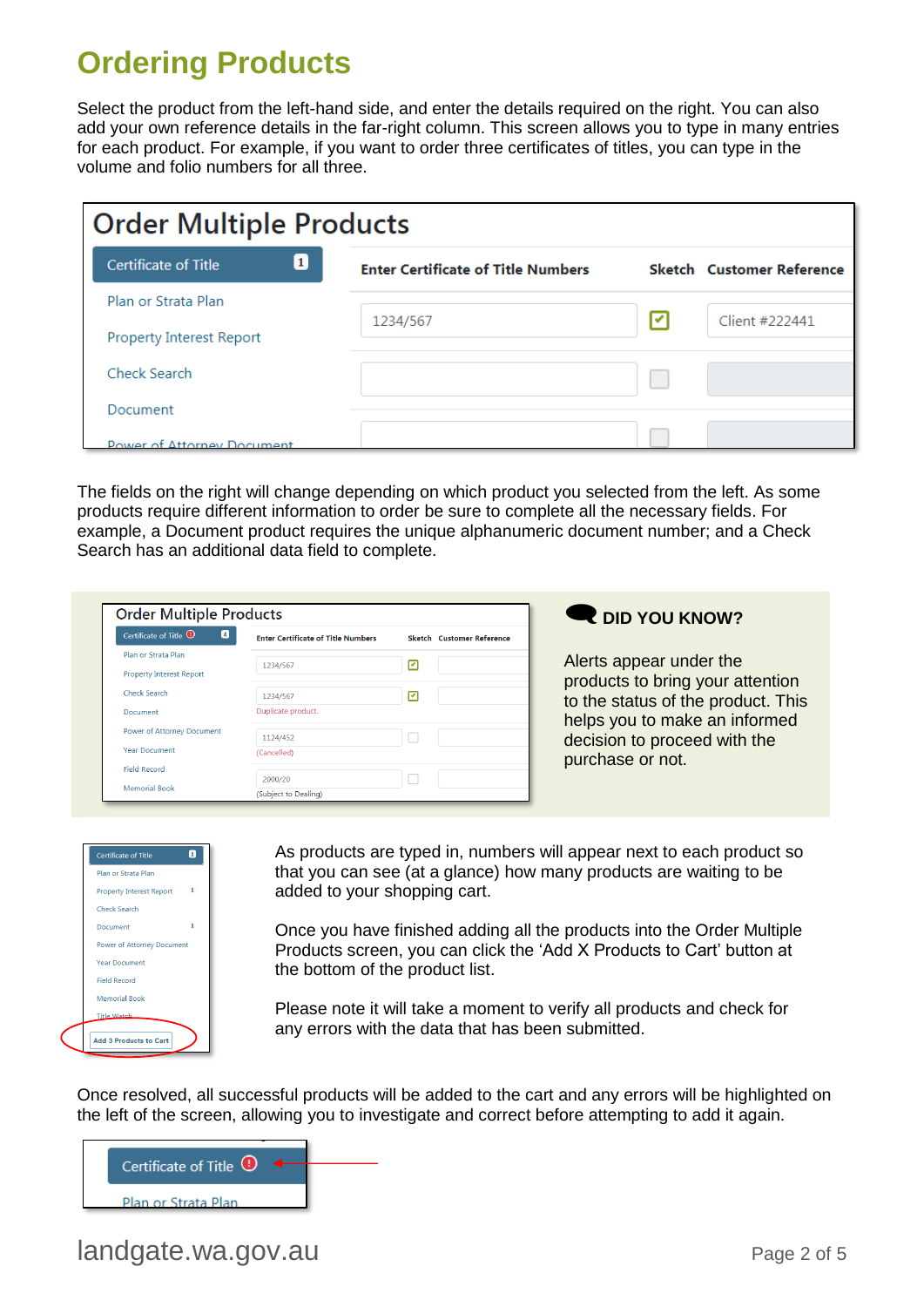#### Ordering Products from a List

If you are ordering products from a pre-existing list, you can use the copy and paste feature built into the Order Multiple Products screen.

There are some conditions that should be met first:

- 1) All products in the list must be the same type (e.g. all document numbers, or all volume and folio numbers, or all memorial book numbers etc)
- 2) All products are separated by a comma (,).

Copy the numbers in your list, ensuring you include the commas.

|                | AutoSave (Of)<br>圓 り・♡・・                                                                                                                                          |                                                                                                                   |                |                         |                                  |  |
|----------------|-------------------------------------------------------------------------------------------------------------------------------------------------------------------|-------------------------------------------------------------------------------------------------------------------|----------------|-------------------------|----------------------------------|--|
| File           | Page Layout<br>Insert<br>Home                                                                                                                                     | Formulas<br>Data                                                                                                  | Review<br>View | Developer<br>Help       | <b>HPE Content Manager</b><br>AC |  |
|                | X Cut<br>Calibri<br>_∏ት Copy ▼                                                                                                                                    | $\overline{\cdot}$ 11 $\overline{\cdot}$ A^ A^ $\overline{\cdot}$ $\overline{\equiv}$ $\equiv$ $\overline{\cdot}$ |                | ab Wrap Text<br>General | E                                |  |
|                | Paste<br>Conditional<br>B / U - │⊞ - │ ᠿ - ▲ - │ 글 글 글   로 프│<br>Merge & Center *<br>$$ - \%$ 9 $\frac{60}{00}$ $\frac{40}{20}$<br>Format Painter<br>Formatting * |                                                                                                                   |                |                         |                                  |  |
|                | Clipboard<br>$\overline{u}$<br>Alignment<br>Font<br>Number<br>$\sqrt{2}$<br>$\sqrt{2}$<br>$\sqrt{2}$                                                              |                                                                                                                   |                |                         |                                  |  |
| A1             | $f_x$<br>v.<br>$\times$                                                                                                                                           | 1234/567,                                                                                                         |                |                         |                                  |  |
|                | A                                                                                                                                                                 | B                                                                                                                 |                |                         | F                                |  |
| 1              | 1234/567,                                                                                                                                                         |                                                                                                                   |                |                         |                                  |  |
| $\overline{2}$ | 2789/691,                                                                                                                                                         |                                                                                                                   |                |                         |                                  |  |
| 3              | 2798/692,                                                                                                                                                         |                                                                                                                   |                |                         |                                  |  |
| 4              | 1458/780,                                                                                                                                                         |                                                                                                                   |                |                         |                                  |  |
| 5              | 1282/940,                                                                                                                                                         |                                                                                                                   |                |                         |                                  |  |
| 6              | 1450/500,                                                                                                                                                         |                                                                                                                   |                |                         |                                  |  |
| 7              |                                                                                                                                                                   |                                                                                                                   |                |                         |                                  |  |
|                |                                                                                                                                                                   |                                                                                                                   |                |                         |                                  |  |

Open the Order Multiple Products page and select the product you want to purchase from the lefthand side. Click into the first field on the right.

|                                    | <b>Order Multiple Products</b>            |                           |  |  |  |
|------------------------------------|-------------------------------------------|---------------------------|--|--|--|
| Certificate of Title               | <b>Enter Certificate of Title Numbers</b> | <b>Customer Reference</b> |  |  |  |
| Plan or Strata Plan                |                                           |                           |  |  |  |
| <b>Property Interest</b><br>Report |                                           |                           |  |  |  |
| <b>Check Search</b>                |                                           |                           |  |  |  |
| <b>Document</b>                    |                                           |                           |  |  |  |
| Power of Attorney                  |                                           |                           |  |  |  |
| <b>Document</b>                    |                                           |                           |  |  |  |
| <b>Year Document</b>               |                                           |                           |  |  |  |
| <b>Field Record</b>                |                                           |                           |  |  |  |
| <b>Memorial Book</b>               |                                           |                           |  |  |  |
| <b>Title Watch</b>                 |                                           |                           |  |  |  |

Then paste into this field using the right click option on your mouse, or 'ctrl  $+ v'$ . To ensure the screen verifies all the numbers you have pasted, click onto the first customer reference field on the far-right hand side.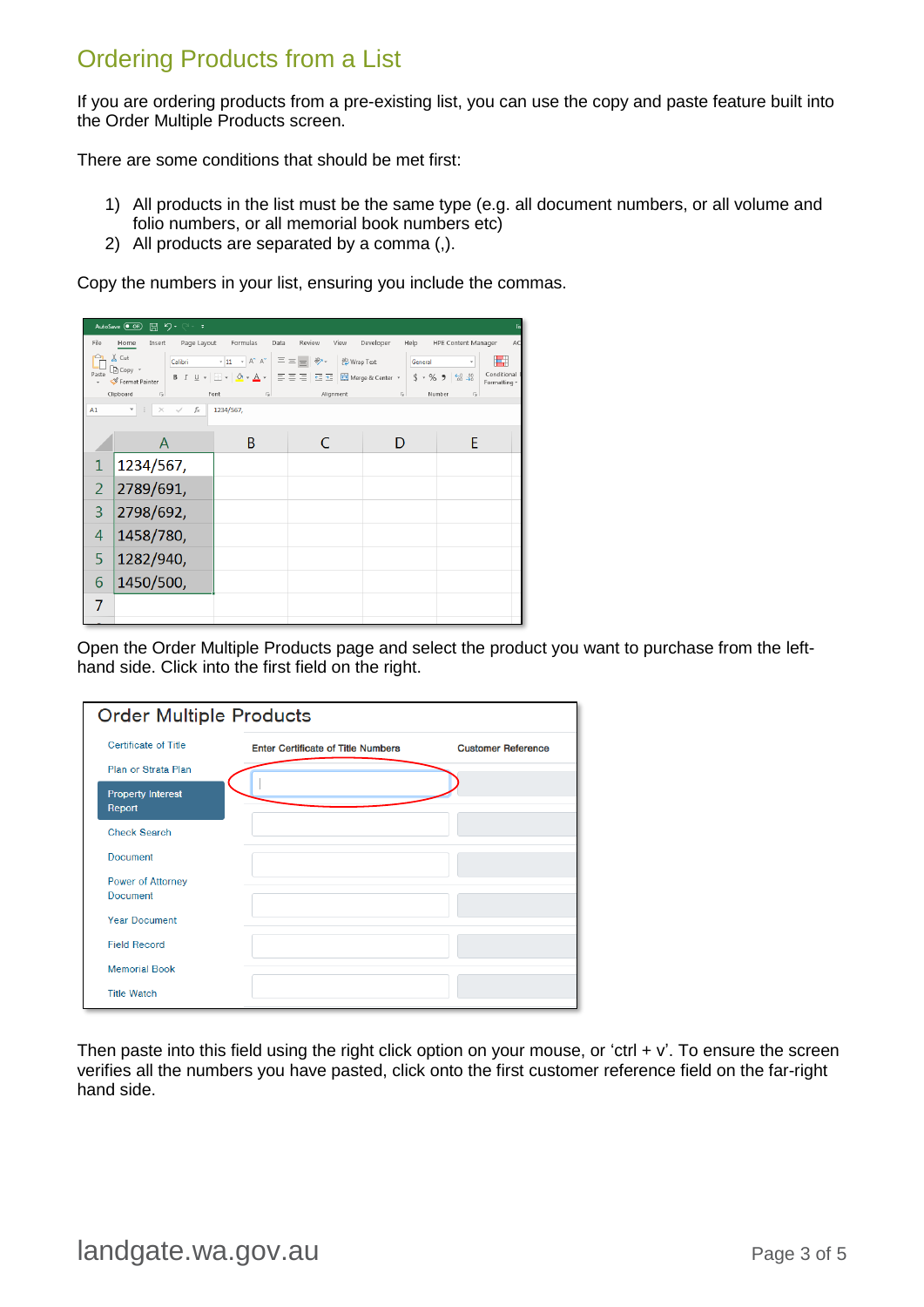| <b>Certificate of Title</b>                              | <b>Enter Certificate of Title Numbers</b> | <b>Customer Reference</b> |
|----------------------------------------------------------|-------------------------------------------|---------------------------|
| Plan or Strata Plan                                      |                                           |                           |
| <b>Property Interest</b>                                 | 1234/567                                  |                           |
| $\left[ \begin{matrix} 6 \end{matrix} \right]$<br>Report | 2789/691                                  |                           |
| <b>Check Search</b>                                      |                                           |                           |
| <b>Document</b>                                          | 2798/692                                  |                           |
| <b>Power of Attorney</b>                                 |                                           |                           |
| <b>Document</b>                                          | 1458/780                                  |                           |
| <b>Year Document</b>                                     |                                           |                           |
| <b>Field Record</b>                                      | 1282/940                                  |                           |
| <b>Memorial Book</b>                                     | (Subject to Dealing)                      |                           |
| <b>Title Watch</b>                                       | 1450/500                                  |                           |
| <b>Add 6 Products to Cart</b>                            | (Subject to Dealing)                      |                           |

This should automatically add all valid products into separate lines in the product option. If you want to order more products with the same set of entries, simply select a different product on the left and paste the details in again.

### **Completing Your Order**

To add the products from the Order Multiple Products screen, click the 'Add X Products to Cart' button.

All your products have been successfully added to cart when there are no more numbers or errors next to the products on the left, and your cart at the top of the screen reflects both the number of items added and the cost.

Click on the cart icon at the top of the page to view the items you have added to your order. If you want to delete a product you have added, this can be done while reviewing your shopping cart.

| <b>Review Your Shopping Trolley</b>                                                   |                  |                 |                              |                  |   |
|---------------------------------------------------------------------------------------|------------------|-----------------|------------------------------|------------------|---|
| <b>Product Name</b>                                                                   | <b>Reference</b> | <b>Delivery</b> | <b>Unit Price</b><br>inc GST | Price<br>inc GST |   |
| Certificate of Title with Sketch 1234/567<br>324 Alexander Road, BELMONT 6104         |                  | Email           | \$25.70                      | \$25.70          | ŵ |
| Certificate of Title 1124/452 (Cancelled)                                             |                  | Email           | \$25.70                      | \$25.70          | 尙 |
| Certificate of Title 2000/20 (Subject to Dealing)<br>55B Yeovil Crescent, BICTON 6157 |                  | Email           | \$25.70                      | \$25.70          | û |
| * Delivery costs will apply if compressed file size is greater than 600MB             |                  |                 | Total *                      | \$77.10          |   |

To proceed with your order, select Next, enter your payment details and ensure they are correct before proceeding to the confirmation screen.

Read the confirmation screen carefully to ensure your cart contains all the correct items, then confirm and submit your order.

Once Landgate has successfully received payment, you will be provided with the request number and confirmation of the email address the product will be sent to.